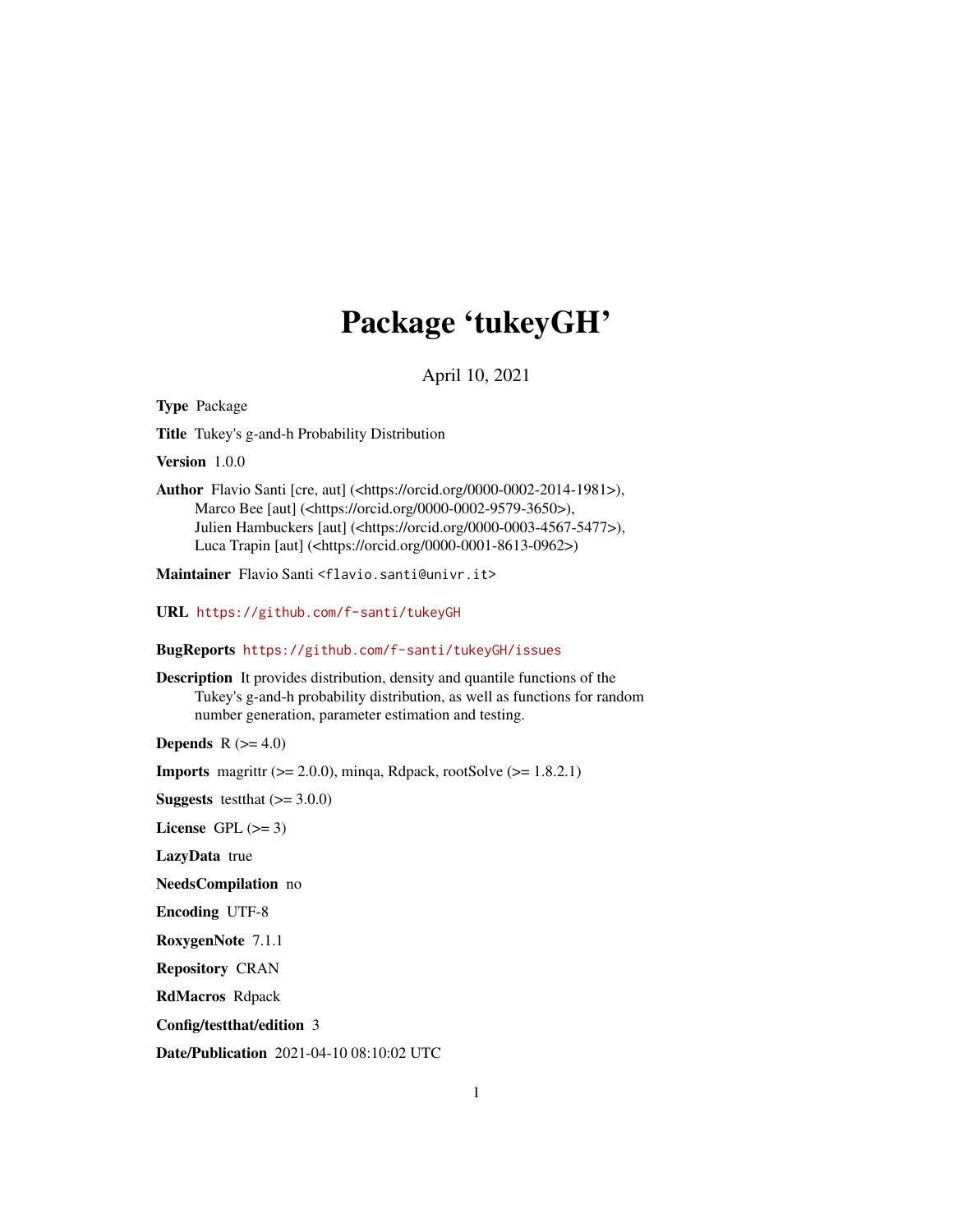# <span id="page-1-0"></span>R topics documented:

| Index |  |  |  |  |  |  |  |  |  |  |  |  |  |  |  |  |  | 12 |
|-------|--|--|--|--|--|--|--|--|--|--|--|--|--|--|--|--|--|----|

tukeyGH-package *Tukey's g-and-h probability distribution*

# Description

It provides distribution, density and quantile functions of the Tukey's g-and-h probability distribution, as well as functions for random number generation, parameter estimation and testing.

## Author(s)

Maintainer: Flavio Santi <flavio.santi@univr.it> [\(ORCID\)](https://orcid.org/0000-0002-2014-1981)

#### Authors:

- Marco Bee <marco.bee@unitn.it> [\(ORCID\)](https://orcid.org/0000-0002-9579-3650)
- Julien Hambuckers <jhambuckers@uliege.be> [\(ORCID\)](https://orcid.org/0000-0003-4567-5477)
- Luca Trapin <luca.trapin@unibo.it> [\(ORCID\)](https://orcid.org/0000-0001-8613-0962)

### See Also

Useful links:

- <https://github.com/f-santi/tukeyGH>
- Report bugs at <https://github.com/f-santi/tukeyGH/issues>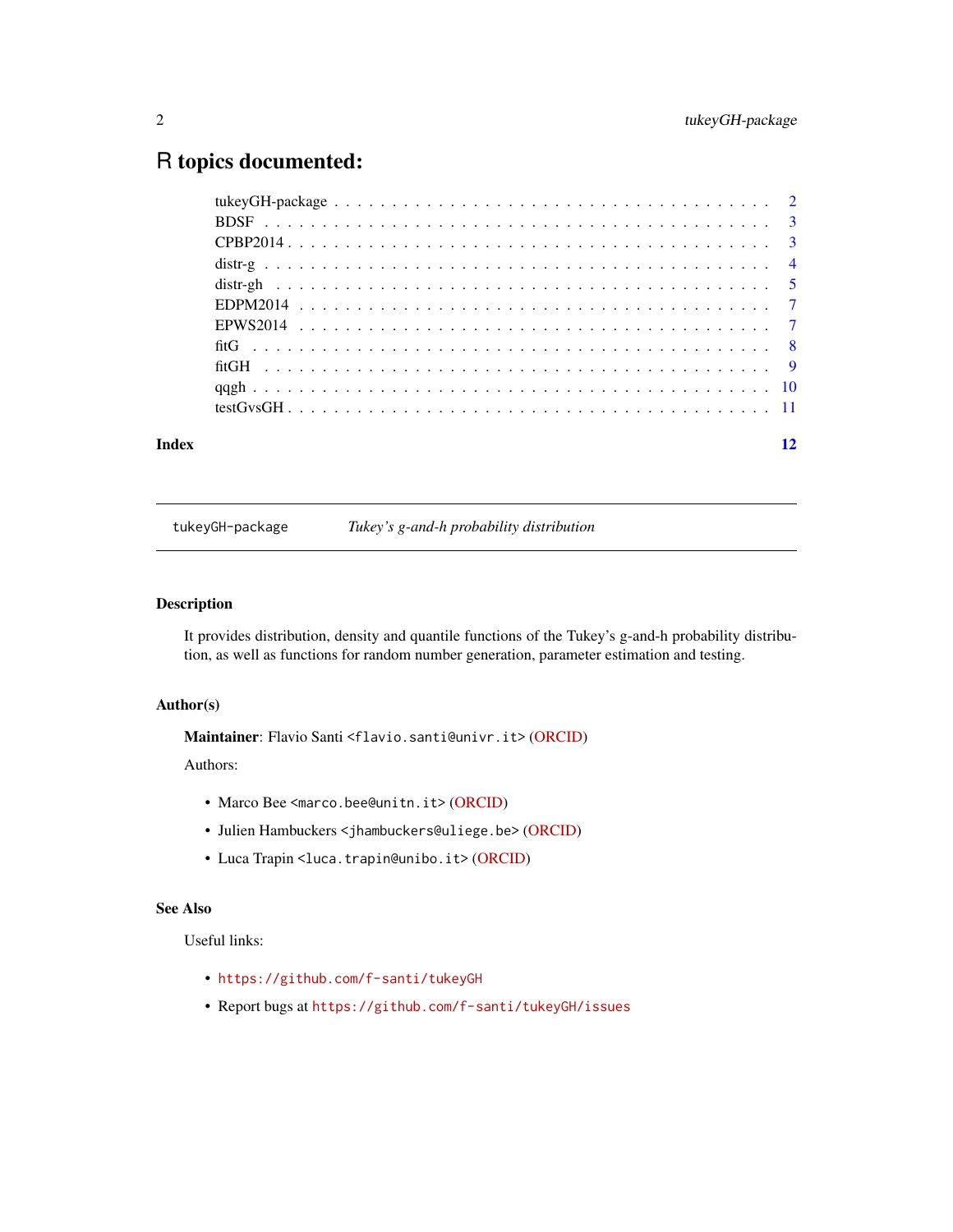<span id="page-2-2"></span><span id="page-2-0"></span>

#### Description

Operational losses from the *business disruption and system failures* of the Italian bank UniCredit between 2005 and 2014. The data, which are scaled by an unknown factor for anonymity reasons, have been provided by the UniCredit's Operational Risk Department. More information related to these data can be found in Hambuckers et al. (2018) and Bee et al. (2021).

#### Format

numeric with 152 operational losses.

#### References

Bee M, Hambuckers J, Trapin L (2021). "Estimating large losses in insurance analytics and operational risk using the g-and-h distribution." *Quantitative Finance*. doi: [10.1080/14697688.2020.1849778,](https://doi.org/10.1080/14697688.2020.1849778) <https://doi.org/10.1080/14697688.2020.1849778>.

Hambuckers J, Groll A, Kneib T (2018). "Understanding the economic determinants of the severity of operational losses: a regularized Generalized Pareto regression approach." *Journal of Applied Econometrics*, 33(6), 898–935. doi: [10.1002/jae.2638,](https://doi.org/10.1002/jae.2638) <https://doi.org/10.1002/jae.2638>.

#### See Also

Other data: [CPBP2014](#page-2-1), [EDPM2014](#page-6-1), [EPWS2014](#page-6-2)

<span id="page-2-1"></span>CPBP2014 *Losses on Clients, Products, and Business Practices*

# Description

Operational losses from the *clients, products, and business practices* of the Italian bank UniCredit in 2014. The data, which are scaled by an unknown factor for anonymity reasons, have been provided by the UniCredit's Operational Risk Department. Losses are adjusted for inflation by means of the monthly Italian consumer price index (base 100: December 2013). Around one-fourth of the losses are related to financial instruments and derivative products. More information related to these data can be found in Hambuckers et al. (2018) and Bee et al. (2019).

#### Format

numeric with 583 operational losses.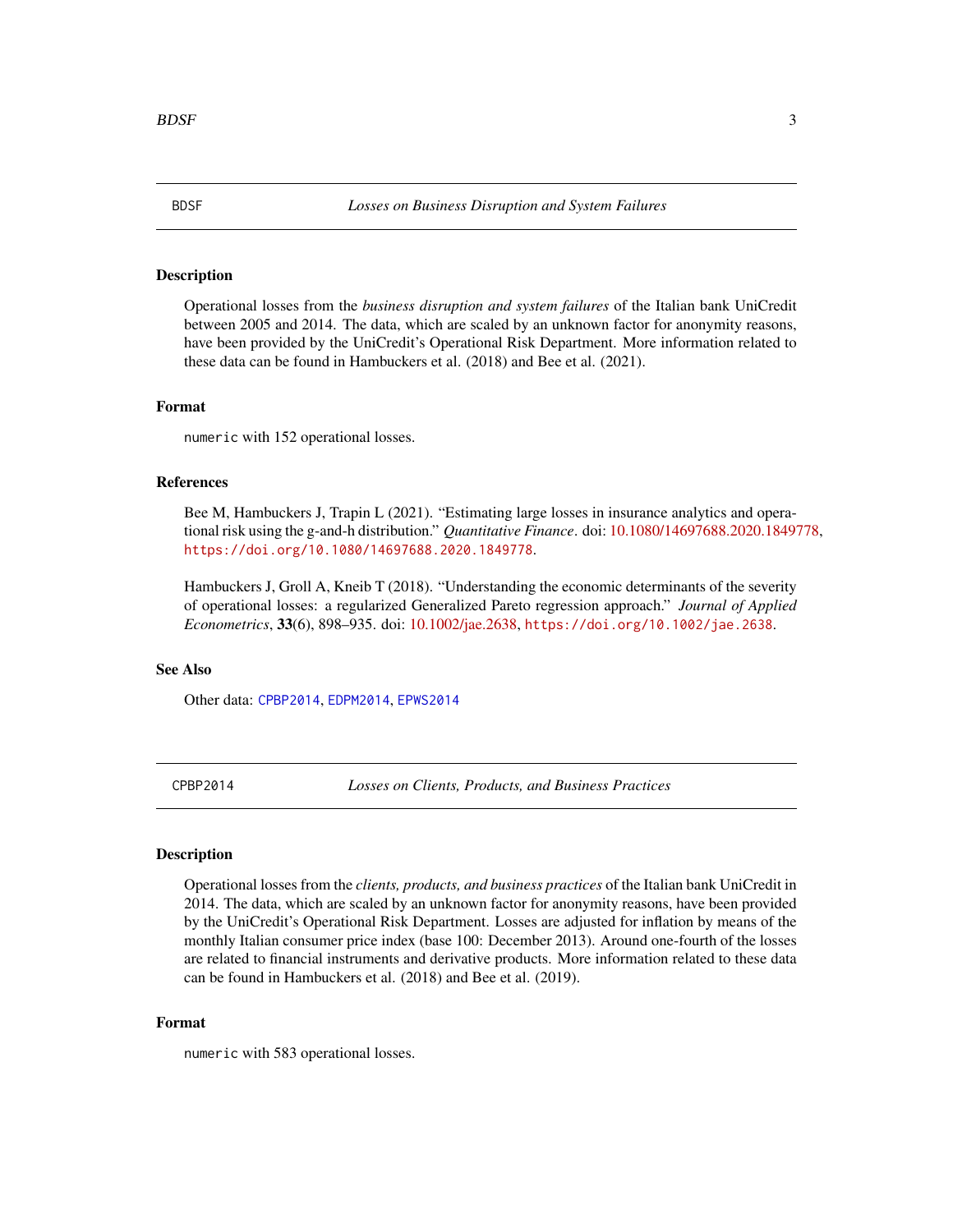#### <span id="page-3-0"></span>References

Bee M, Hambuckers J, Trapin L (2019). "Estimating value-at-risk for the g-and-h distribution: an indirect inference approach." *Quantitative Finance*, 19(8), 1255–1266. doi: [10.1080/14697688.2019.1580762,](https://doi.org/10.1080/14697688.2019.1580762) <https://doi.org/10.1080/14697688.2019.1580762>.

Hambuckers J, Groll A, Kneib T (2018). "Understanding the economic determinants of the severity of operational losses: a regularized Generalized Pareto regression approach." *Journal of Applied Econometrics*, 33(6), 898–935. doi: [10.1002/jae.2638,](https://doi.org/10.1002/jae.2638) <https://doi.org/10.1002/jae.2638>.

#### See Also

Other data: [BDSF](#page-2-2), [EDPM2014](#page-6-1), [EPWS2014](#page-6-2)

distr-g *The g distribution*

#### Description

Density (dg), distribution function (pg), quantile function (qg), random generation (rg), and bounds of the support (infg and supg) of the g distribution (Tukey 1977). All functions with the exception of rg are vectorized with respect to all arguments on the g distribution  $(x, q, p, a, b, g)$ . The functions are wrappers of the g-and-h family with  $h = 0$ .

# Usage

dg(x,  $a = 0$ ,  $b = 1$ ,  $g = 0$ ,  $log =$  FALSE, ...)  $pg(q, a = 0, b = 1, g = 0, lower.tail = TRUE, log.p = FALSE, ...)$  $qg(p, a = 0, b = 1, g = 0, lower.tail = TRUE, log.p = FALSE)$ rg(n,  $a = 0$ ,  $b = 1$ ,  $g = 0$ )  $infg(a = 0, b = 1, g = 0)$  $supg(a = 0, b = 1, g = 0)$ 

#### Arguments

| x, q       | vector of quantiles.                                        |
|------------|-------------------------------------------------------------|
| a          | $location$ parameter $(s)$ .                                |
| b          | scale parameter(s).                                         |
| g          | skewness parameter(s).                                      |
| log, log.p | logical; if TRUE, probabilities $p$ are given as $log(p)$ . |
|            | arguments passed to rootSolve::uniroot.all().               |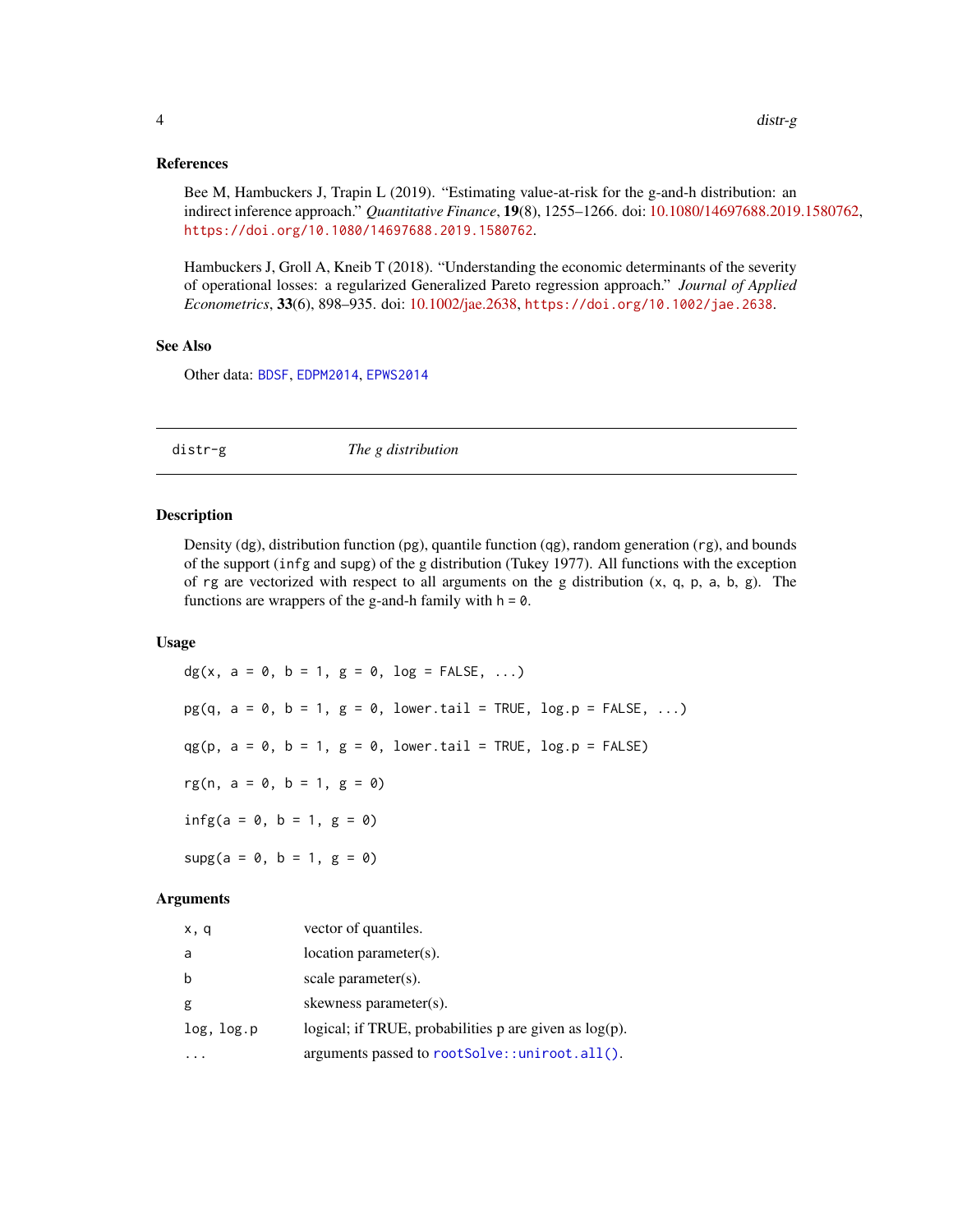#### <span id="page-4-0"></span>distr-gh 5

| lower.tail | logical; if TRUE (default), probabilities are $P[X \le x]$ otherwise, $P[X > x]$ .             |
|------------|------------------------------------------------------------------------------------------------|
|            | vector of probabilities.                                                                       |
| n          | number of observations. If length(n) $> 1$ , the length is taken to be the number<br>required. |

# Value

dg gives the density, pg gives the distribution function, qg gives the quantile function, and rg generates random numbers.

The length of the result is determined by n for rg, and is the maximum of the lengths of the numerical arguments for the other functions.

The numerical arguments other than n are recycled to the length of the result. Only the first elements of the logical arguments are used.

#### References

Tukey JW (1977). "Modern techniques in data analysis." NSF-sponsored regional research conference at Southern Massachusetts University.

#### distr-gh *The Tukey's g-and-h distribution*

## Description

Density (dgh), distribution function (pgh), quantile function (qgh), random generation (rgh), and bounds of the support (infgh and supgh) of the Tukey's g-and-h distribution (Tukey 1977). All functions with the exception of rgh are vectorized with respect to all arguments on the Tukey's distribution  $(x, q, p, a, b, g, h)$ .

#### Usage

dgh(x, a = 0, b = 1, g = 0, h = 0.2, log = FALSE, ...)  $pgh(q, a = 0, b = 1, g = 0, h = 0.2, lower.tail = TRUE, log.p = FALSE, ...)$ qgh(p,  $a = 0$ ,  $b = 1$ ,  $g = 0$ ,  $h = 0.2$ , lower.tail = TRUE, log.p = FALSE) rgh(n,  $a = 0$ ,  $b = 1$ ,  $g = 0$ ,  $h = 0.2$ )  $infgh(a = 0, b = 1, g = 0, h = 0.2)$  $supgh(a = 0, b = 1, g = 0, h = 0.2)$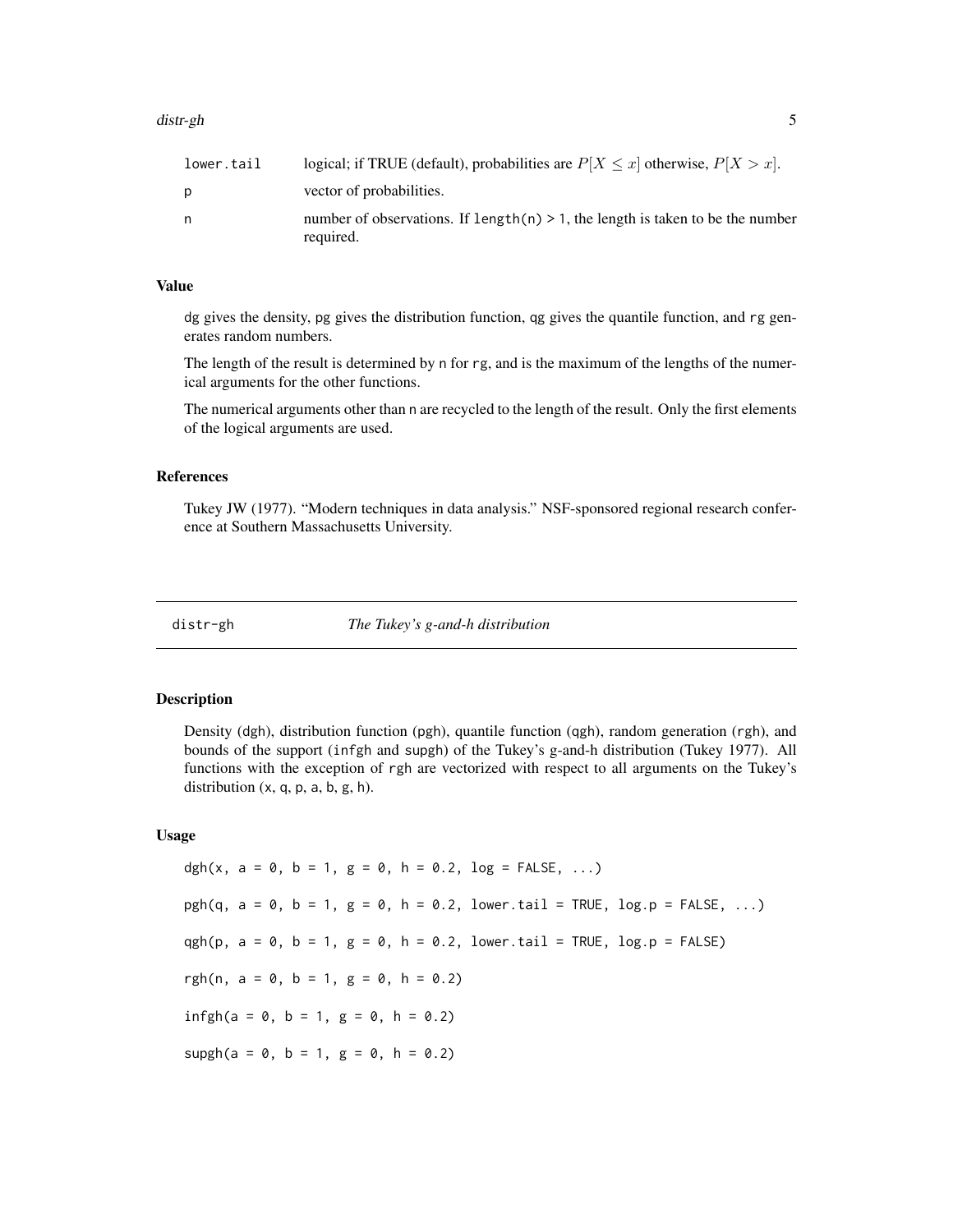<span id="page-5-0"></span>6 distr-gh

#### Arguments

| x, q            | vector of quantiles.                                                                           |
|-----------------|------------------------------------------------------------------------------------------------|
| a               | $location$ parameter $(s)$ .                                                                   |
| b               | scale parameter $(s)$ .                                                                        |
| g               | skewness parameter(s).                                                                         |
| h               | heavy-tail dness parameter(s). Only non-negative values will be accepted (see<br>Details).     |
| $log$ , $log.p$ | logical; if TRUE, probabilities $p$ are given as $log(p)$ .                                    |
|                 | arguments passed to rootSolve::uniroot.all().                                                  |
| lower.tail      | logical; if TRUE (default), probabilities are $P[X \le x]$ otherwise, $P[X > x]$ .             |
| p               | vector of probabilities.                                                                       |
| n               | number of observations. If $length(n) > 1$ , the length is taken to be the number<br>required. |

# Details

Given a Gaussian random variable  $Z \sim \mathcal{N}(0, 1)$ , the following transformation:

$$
X = a + b \frac{e^{gZ} - 1}{g} e^{\frac{hZ^2}{2}}
$$

defines the Tukey's g-and-h distribution. Hence  $X \sim gh(a, b, g, h)$  denotes a random variable distributed according to the Tukey's g-and-h distribution function, where  $a \in \mathbf{R}$  is the location parameter,  $b \in \mathbb{R}^+$  is the scale parameter,  $g \in \mathbb{R}$  is the skewness parameter, and  $h \in \mathbb{R}^+$  is the shape parameter.

In principle, the shape parameter  $h$  may also take negative values, however, in such a case, the above transformation is not monotone. All functions on this page require that  $h \geq 0$ .

Note that, when  $g = 0$ , the limit for  $g \to 0$  of the previous transformation is considered:

$$
X = \lim_{g \to 0} \left( a + b \, \frac{e^{gZ} - 1}{g} \, e^{\frac{hZ^2}{2}} \right) = a + b \, Z \, e^{\frac{hZ^2}{2}}
$$

so that  $X \sim gh(a, b, 0, h)$ .

#### Value

dgh gives the density, pgh gives the distribution function, qgh gives the quantile function, and rgh generates random numbers.

The length of the result is determined by n for rgh, and is the maximum of the lengths of the numerical arguments for the other functions.

The numerical arguments other than n are recycled to the length of the result. Only the first elements of the logical arguments are used.

#### References

Tukey JW (1977). "Modern techniques in data analysis." NSF-sponsored regional research conference at Southern Massachusetts University.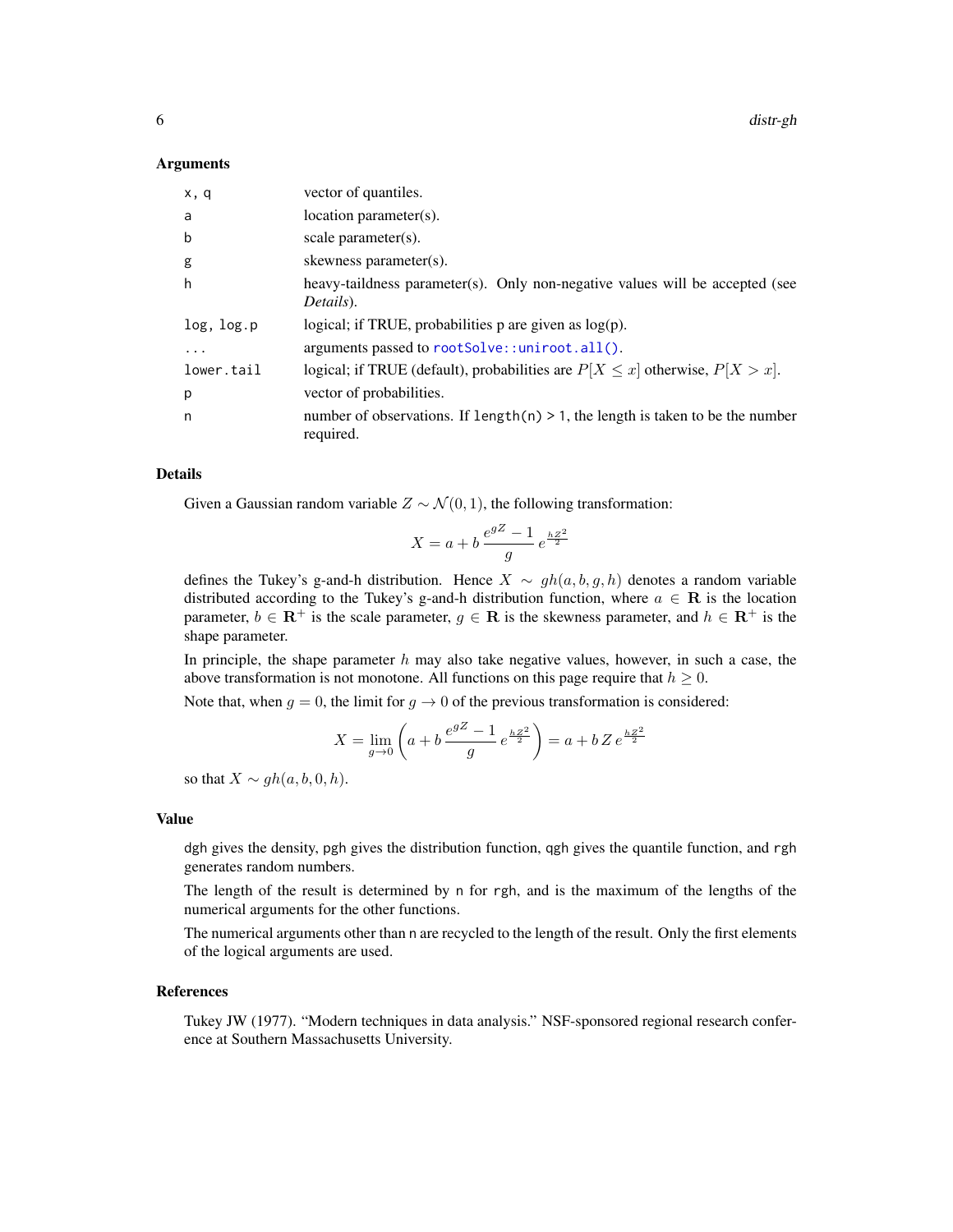<span id="page-6-1"></span><span id="page-6-0"></span>

#### Description

Operational losses from the *execution, delivery, and process management* of the Italian bank Uni-Credit in 2014. The data, which are scaled by an unknown factor for anonymity reasons, have been provided by the UniCredit's Operational Risk Department. Losses are adjusted for inflation by means of the monthly Italian consumer price index (base 100: December 2013). Around one-fourth of the losses are related to financial instruments and derivative products. More information related to these data can be found in Hambuckers et al. (2018) and Bee et al. (2019).

# Format

numeric with 417 operational losses.

#### References

Bee M, Hambuckers J, Trapin L (2019). "Estimating value-at-risk for the g-and-h distribution: an indirect inference approach." *Quantitative Finance*, 19(8), 1255–1266. doi: [10.1080/14697688.2019.1580762,](https://doi.org/10.1080/14697688.2019.1580762) <https://doi.org/10.1080/14697688.2019.1580762>.

Hambuckers J, Groll A, Kneib T (2018). "Understanding the economic determinants of the severity of operational losses: a regularized Generalized Pareto regression approach." *Journal of Applied Econometrics*, 33(6), 898–935. doi: [10.1002/jae.2638,](https://doi.org/10.1002/jae.2638) <https://doi.org/10.1002/jae.2638>.

#### See Also

Other data: [BDSF](#page-2-2), [CPBP2014](#page-2-1), [EPWS2014](#page-6-2)

<span id="page-6-2"></span>EPWS2014 *Losses on Employment Practices and Workplace Safety*

#### Description

Operational losses from the *employment practices and workplace safety* of the Italian bank Uni-Credit in 2014. The data, which are scaled by an unknown factor for anonymity reasons, have been provided by the UniCredit's Operational Risk Department. More information related to these data can be in Hambuckers et al. (2018) and Bee et al. (2019).

#### Format

numeric with 97 operational losses.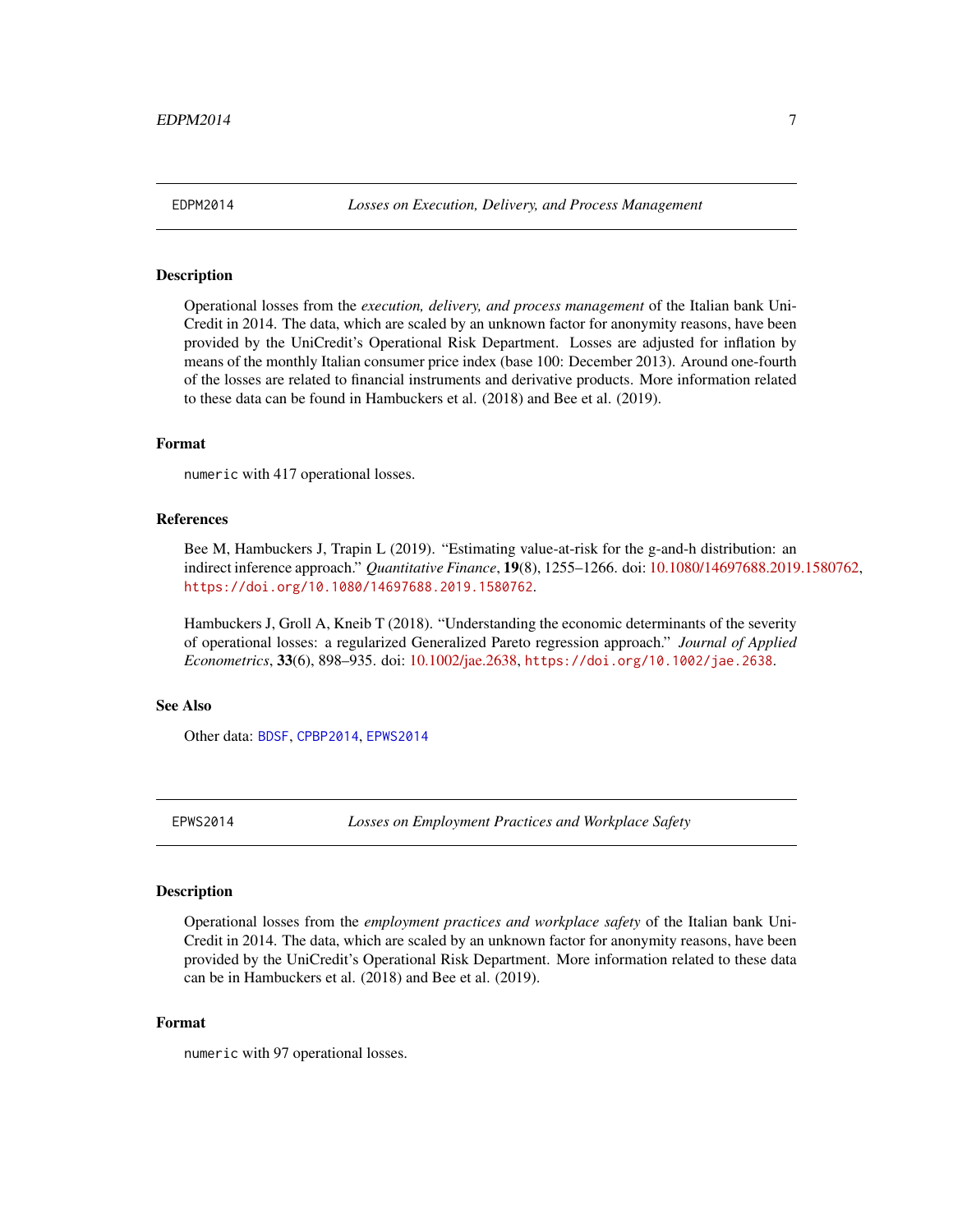#### <span id="page-7-0"></span>References

Bee M, Hambuckers J, Trapin L (2019). "Estimating value-at-risk for the g-and-h distribution: an indirect inference approach." *Quantitative Finance*, 19(8), 1255–1266. doi: [10.1080/14697688.2019.1580762,](https://doi.org/10.1080/14697688.2019.1580762) <https://doi.org/10.1080/14697688.2019.1580762>.

Hambuckers J, Groll A, Kneib T (2018). "Understanding the economic determinants of the severity of operational losses: a regularized Generalized Pareto regression approach." *Journal of Applied Econometrics*, 33(6), 898–935. doi: [10.1002/jae.2638,](https://doi.org/10.1002/jae.2638) <https://doi.org/10.1002/jae.2638>.

#### See Also

Other data: [BDSF](#page-2-2), [CPBP2014](#page-2-1), [EDPM2014](#page-6-1)

#### fitG *Fit g distribution*

#### Description

Fit the g distribution on a dataset through maximum likelihood (Bee et al. 2019).

#### Usage

fitG(x, verbose =  $"v"$ )

#### Arguments

|         | data as a numeric.                                                          |
|---------|-----------------------------------------------------------------------------|
| verbose | function verbosity. Values v, vv and vvv are admitted, whereas other values |
|         | (such as "" or FALSE) will make the function silent.                        |

#### Value

Object of class fitGH. Useful methods include:

- coef() point estimates of parameters
- print() short information about the object
- summary() summary information about the estimation process

#### References

Bee M, Hambuckers J, Trapin L (2019). "An improved approach for estimating large losses in insurance analytics and operational risk using the g-and-h distribution." Technical Report 2019/11, Department of Economics and Management, University of Trento.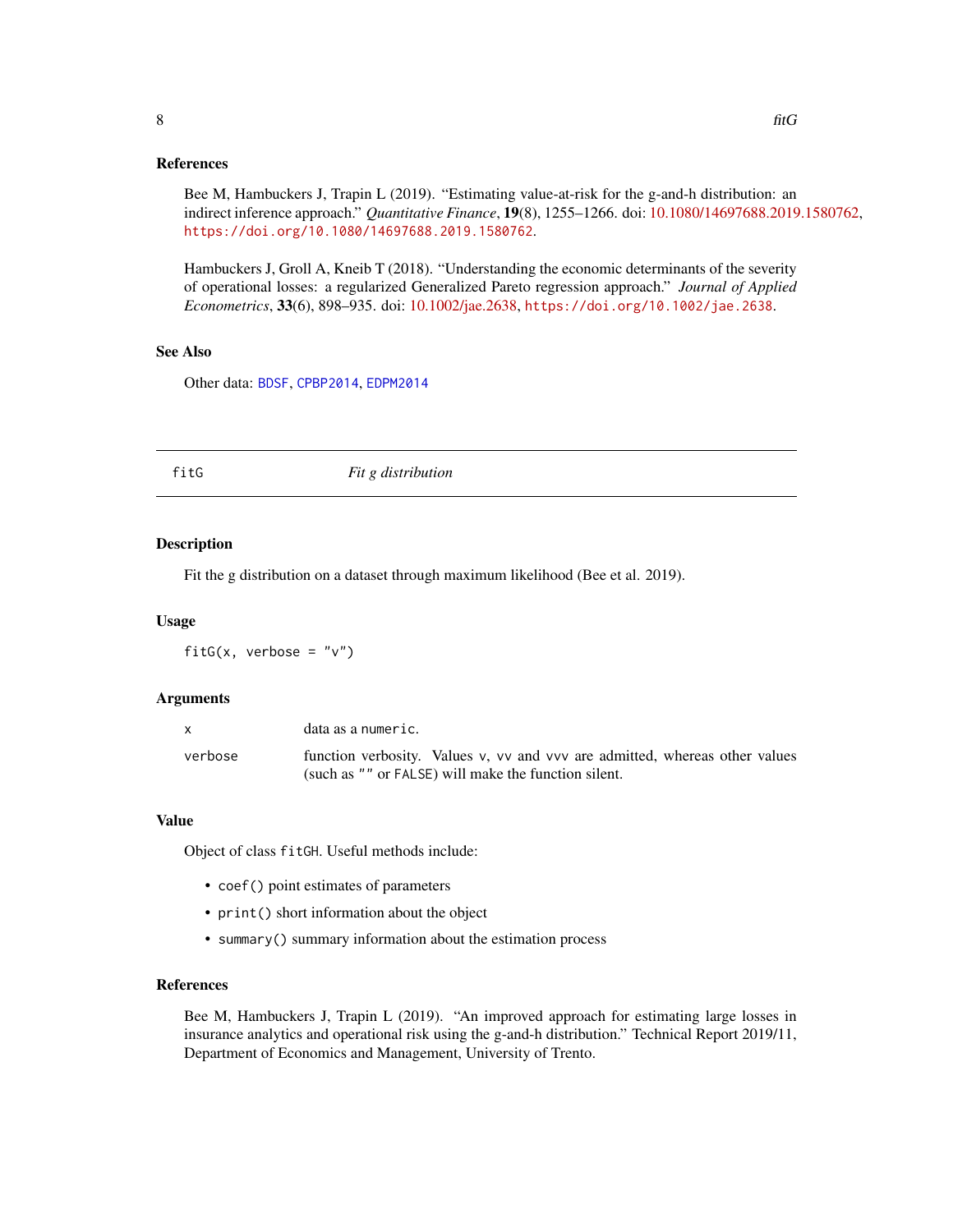#### <span id="page-8-0"></span>fitGH 9

### Examples

data("EPWS2014")

```
# Fit to EPWS2014 data
modG <- fitG(EPWS2014)
summary(modG)
```
<span id="page-8-1"></span>fitGH *Fit the Tukey's g-and-h distribution*

#### **Description**

Fit the Tukey's g-and-h distribution on a dataset through various methods: quantile estimator by Hoaglin (1985), indirect inference (Bee et al. 2019), and maximum likelihood (Bee et al. 2019).

#### Usage

```
fitGH(x, method = c("inference", "quantile", "mle"), verbose = "vv")
```
# Arguments

| X       | data as a numeric.                                                                                                                  |
|---------|-------------------------------------------------------------------------------------------------------------------------------------|
| method  | estimation method (partial string matching is allowed). Indirect inference is<br>adopted as default.                                |
| verbose | function verbosity. Values v, vv and vvv are admitted, whereas other values<br>(such as "" or FALSE) will make the function silent. |

#### Value

Object of class fitGH. Useful methods include:

- coef() point estimates of parameters
- print() short information about the object
- summary() summary information about the estimation process

#### References

Bee M, Hambuckers J, Trapin L (2019). "Estimating value-at-risk for the g-and-h distribution: an indirect inference approach." *Quantitative Finance*, 19(8), 1255–1266. doi: [10.1080/14697688.2019.1580762,](https://doi.org/10.1080/14697688.2019.1580762) <https://doi.org/10.1080/14697688.2019.1580762>.

Bee M, Hambuckers J, Trapin L (2019). "An improved approach for estimating large losses in insurance analytics and operational risk using the g-and-h distribution." Technical Report 2019/11, Department of Economics and Management, University of Trento.

Hoaglin DC (1985). "Exploring Data Tables, Trends, and Shapes." In Hoaglin DC, Mosteller F, Tukey JW (eds.), chapter Summarizing Shape Numerically: The g-and-h Distributions, 461–513. Wiley. ISBN 978-0-470-04005-8.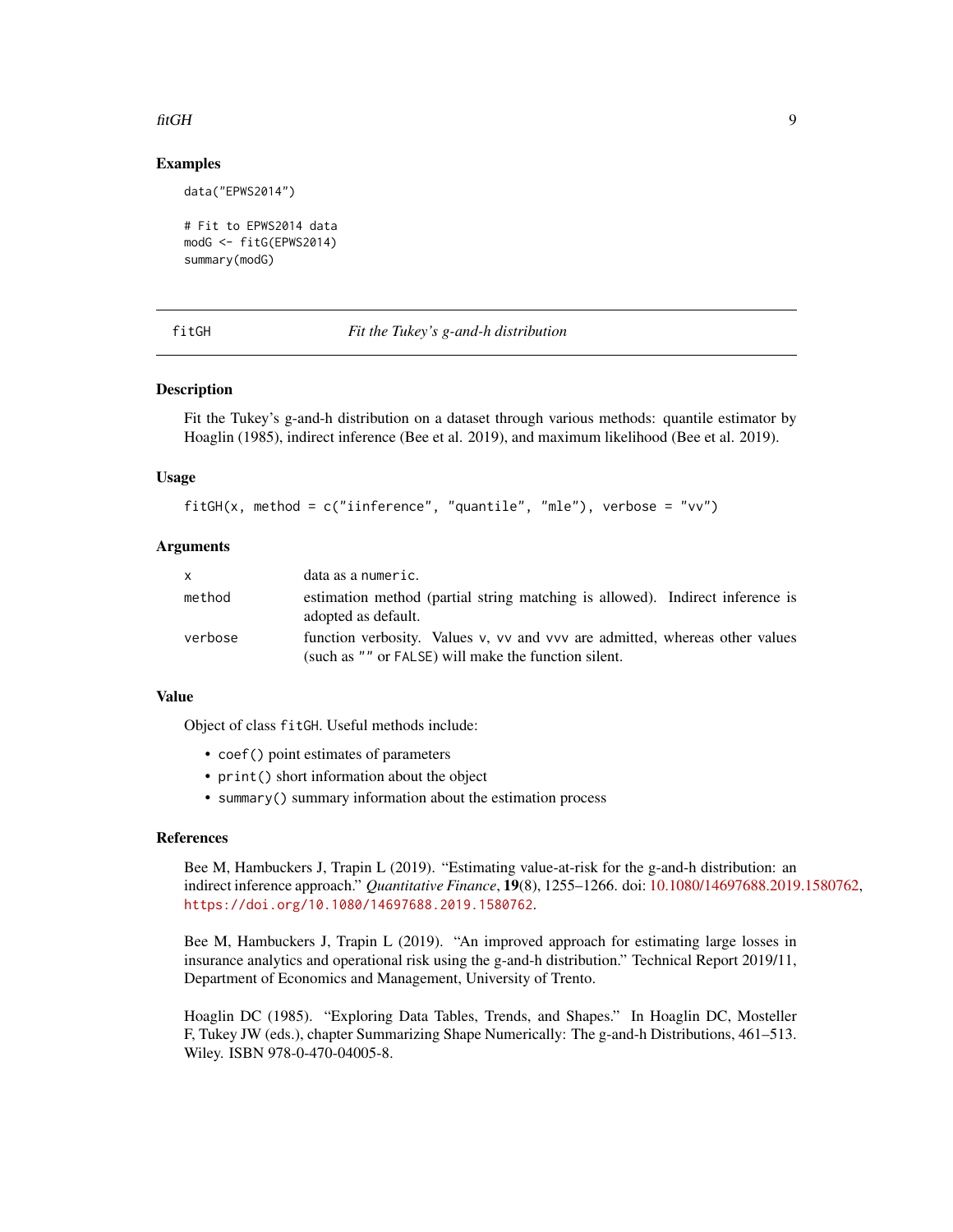# Examples

```
data("EPWS2014")
# Fit to EPWS2014 data through indirect inference
modII <- fitGH(EPWS2014)
summary(modII)
# Fit to EPWS2014 data through the quantile estimator
modQ <- fitGH(EPWS2014, method = "quantile")
summary(modQ)
## Not run:
# Fit to EPWS2014 data through MLE (the computation time is much longer)
modMLE <- fitGH(EPWS2014, method = "mle")
summary(modMLE)
## End(Not run)
```
qqgh *Draw a Q-Q plot based on g-and-h distribution*

#### Description

Draw a quantile-quantile plot based on the Tukey's g-and-h distribution.

#### Usage

```
qqgh(x, theta = NULL, qqline = TRUE, grid = TRUE, ...)
```
# Arguments

| $\mathsf{x}$ | either data as a numeric vector, or an object of class fit GH, as returned by<br>$fitGH()$ .                                                                                                                       |
|--------------|--------------------------------------------------------------------------------------------------------------------------------------------------------------------------------------------------------------------|
| theta        | parameters of the g-and-h distribution as a numeric vector of length four: $(a, b, g, h)$ .<br>If argument x is a fitGH object, and argument theta is NULL, theta will be ini-<br>tialised with $\text{coef}(x)$ . |
| qqline       | if TRUE (default) a $Q-Q$ line will be added to the graph by means of $qqline()$                                                                                                                                   |
| grid         | if TRUE (default) a Q-Q line will be added to the graph by means of $grid()$ .                                                                                                                                     |
| $\ddots$     | other arguments passed to $qqplot()$ .                                                                                                                                                                             |

#### Value

A named list with the following components:

- teo\_quantile: theoretical quantile function (with argument p)
- qqplot: output of function [qqplot\(\)](#page-0-0)

<span id="page-9-0"></span>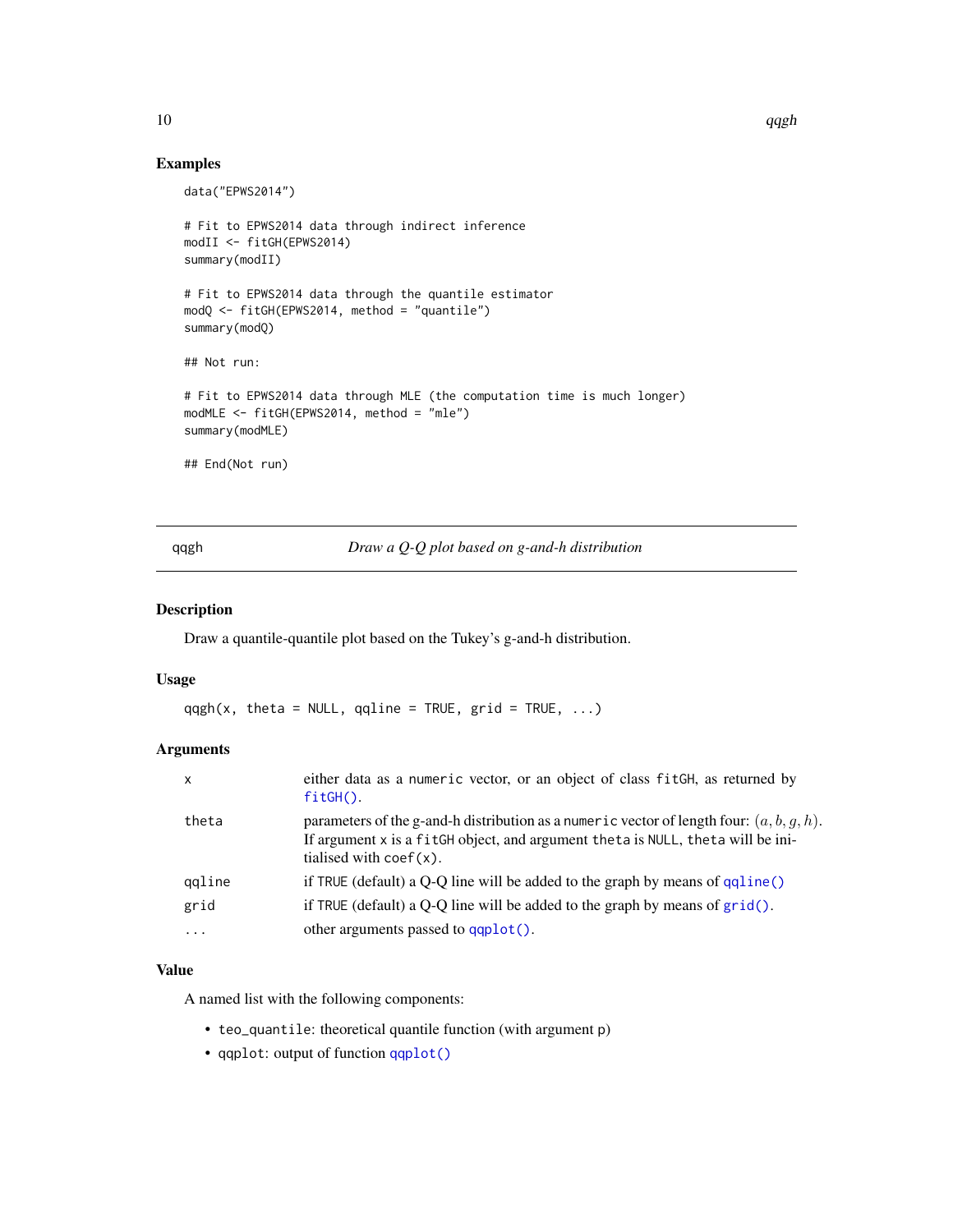#### <span id="page-10-0"></span>testGvsGH 11

# Examples

```
data("EPWS2014")
modII <- fitGH(EPWS2014)
qqgh(modII)
```
testGvsGH *Compute simulation-based* p*-value of log-likelihood ratio test*

# Description

Compute simulation-based *p*-value of log-likelihood ratio test (Bee et al. 2021).

#### Usage

```
testGvsGH(x, nsim, verbose = "vv")
```
# Arguments

| $\mathsf{x}$ | data.                                                                       |
|--------------|-----------------------------------------------------------------------------|
| nsim         | number of Monte Carlo simulations                                           |
| verbose      | function verbosity. Values v, vv and vvv are admitted, whereas other values |
|              | (such as "" or FALSE) will make the function silent.                        |

### Value

Object of class testGvsGH.

#### References

Bee M, Hambuckers J, Santi F, Trapin L (2021). "Testing a parameter restriction on the boundary for the g-and-h distribution: a simulated approach." *Computational Statistics*. doi: [10.1007/s00180-](https://doi.org/10.1007/s00180-021-01078-3) [021010783,](https://doi.org/10.1007/s00180-021-01078-3) <https://doi.org/10.1007/s00180-021-01078-3>.

#### Examples

```
## Not run:
```

```
data(EPWS2014)
# Warning: the following code may take up to 30 mins to be run
testGvsGH(EPWS2014, 30)
```
## End(Not run)